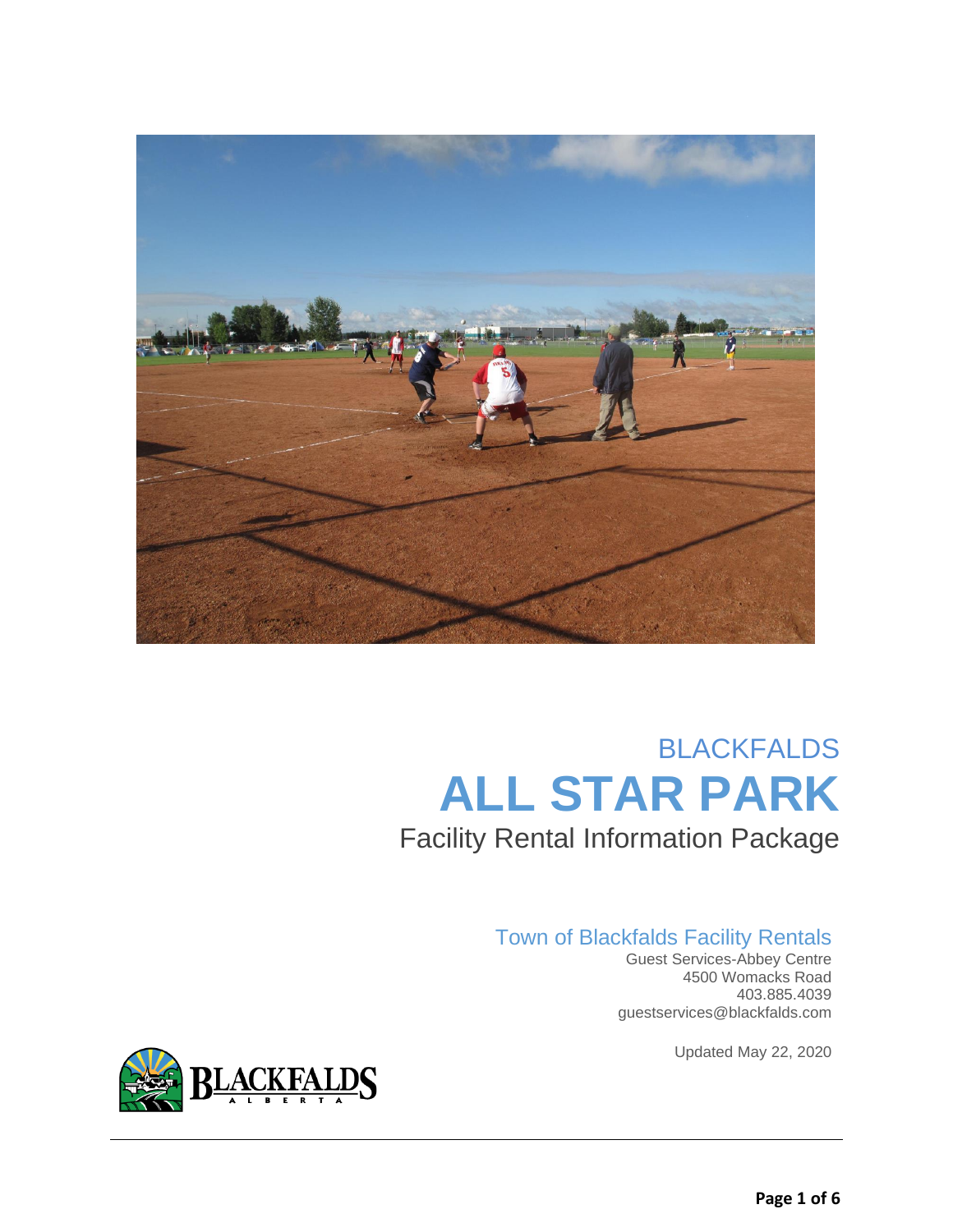## **ALL STAR PARK**

4800 Leung Road

## **Amenities**

- 4 Ball Diamonds
- 2 Soccer Pitches
- Concession with fridge & grill
- Washrooms with showers
- Covered beer garden area
- Open camping area



|                                                        | <b>LOCAL</b> | <b>NON-LOCAL</b> | <b>LOCAL NON-</b><br><b>PROFIT</b> |
|--------------------------------------------------------|--------------|------------------|------------------------------------|
| <b>Daily</b>                                           | \$124.00     | \$148.80         | \$74.40                            |
| <b>Hourly</b>                                          | \$15.50      | \$18.60          | \$9.30                             |
| Weekend<br>(Friday 12 pm to<br>Sunday 6 pm)            | \$744.00     | \$892.80         | \$446.40                           |
| <b>Long Weekend</b><br>(Friday 12 pm to<br>Monday 6pm) | \$1116.00    | \$1339.20        | \$669.60                           |
| <b>Concession Day Rate</b>                             | \$82.50      | \$99.00          | \$49.50                            |
| <b>Concession Weekend Rate</b>                         | \$247.50     | \$297.00         | \$148.50                           |

# **Ball Diamond Rental Rates**

*Local – Individuals who pay their taxes to either the Town of Blackfalds or Lacombe County Non-Local – Individuals who do not pay their taxes to the Town of Blackfalds or Lacombe County Local Non-Profit – Registered non-profit organizations based in Blackfalds or Lacombe County with a mailing address in either municipality, not including other Towns or cities in Lacombe County* 

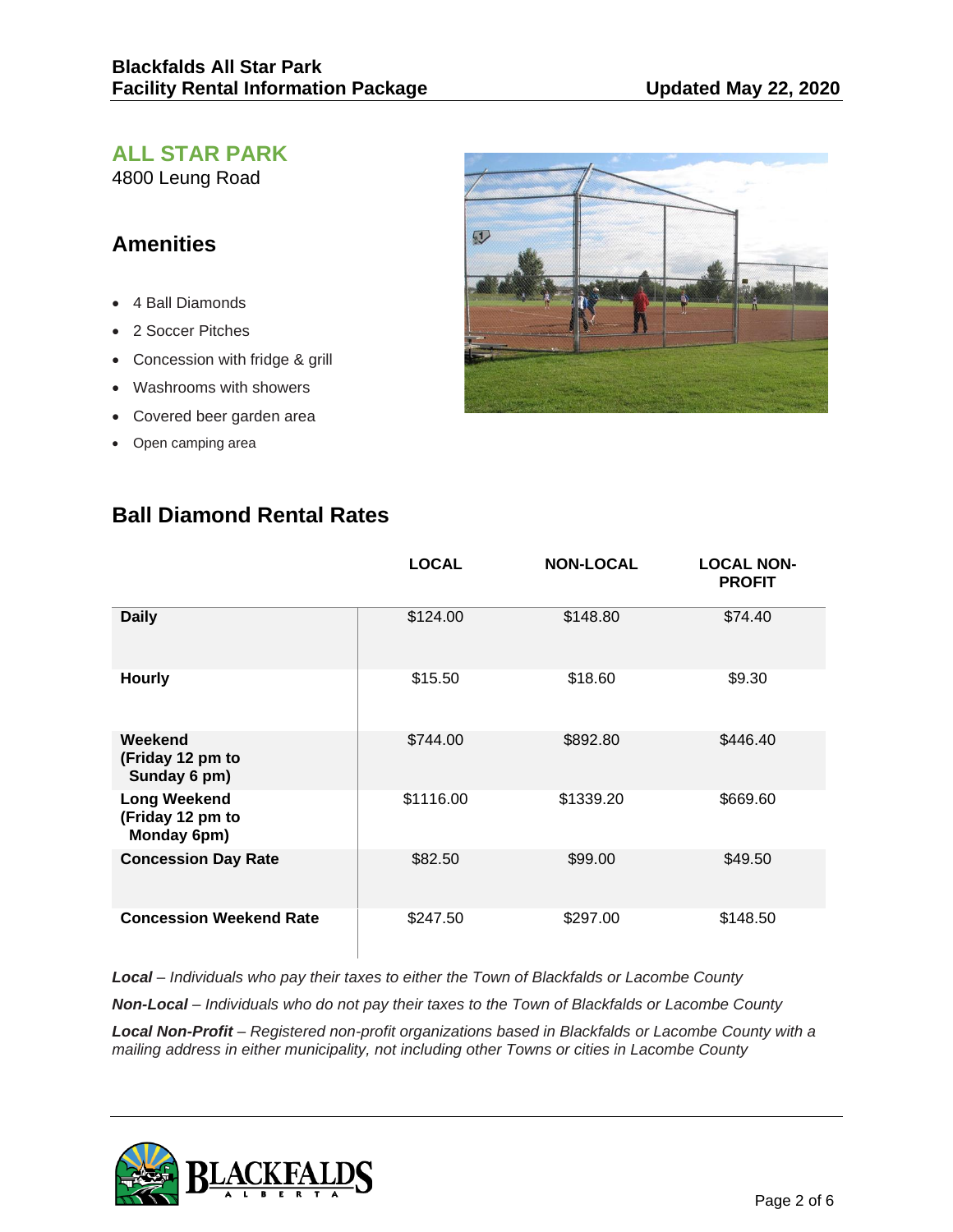## **Soccer Pitch Rental Rates**

|                                             | <b>LOCAL</b> | <b>NON-LOCAL</b> | <b>LOCAL NON-</b><br><b>PROFIT</b> |
|---------------------------------------------|--------------|------------------|------------------------------------|
| <b>Daily</b>                                | \$124.00     | \$148.80         | \$74.40                            |
| <b>Hourly</b>                               | \$15.50      | \$18.60          | \$9.30                             |
| Weekend<br>(Friday 12 pm to<br>Sunday 6 pm) | \$372.00     | \$446.40         | \$223.20                           |

Daily rates are for a maximum time of 8 am the day of the event to no later than 9pm.

Rentals include the use of Washroom facilities.

# **RULES & REGULATIONS**

*Subject to change without notice*

## **Non-Refundable Booking Fee**

Town of Blackfalds must receive a completed Facility Cancellation Request Form before refunding of fees occurs. For rentals under \$300 all fees will be withheld. For rentals over \$300 and the cancellation occurs less than 30 days from the event date, all fees will be withheld. For rentals over \$300, if the cancellation occurs more than 30 days prior to the rental date, a \$300 nonrefundable booking fee will be retained, and the remainder of the facility fees will be refunded with a cheque. In the event that a State of Emergency or other circumstance deemed important by the Town of Blackfalds, this facility may be required by the Town resulting in the cancellation of your booking and a full refund being issued.

#### **Damage Deposit**

A damage deposit (\$500 for events with alcohol) is required. The damage deposit will be deposited into the Town of Blackfalds bank account and will be released upon confirmation that no damage occurred, no extra cleaning was required or additional time was used.

If damage is reported, a corresponding portion of the damage deposit will be withheld.

If the rental extends beyond the booked times, the renter will be charged \$50 for the first half hour and the entire damage deposit will be forfeited for rental extensions beyond a half hour.

Return of the relevant damage deposit funds (without interest) will be done via cheque and mailed to the contact listed on the contract within 15 business days of the rental date.

Evidence of smoking in the facility will result in a forfeiture of the damage deposit and the RCMP will be provided with the contact named on the contract for possible additional fines.

#### **Facility Maintenance**

The diamond(s) booked will be lined and dragged prior to the booking and once each day of the rental. Additional field maintenance is available for a fee. A booking may be completely terminated if the Community Services Department deems the facility and / or equipment unsafe or unacceptable for use by participants. The washroom and shower facility will be checked periodically and cleaned once each day.

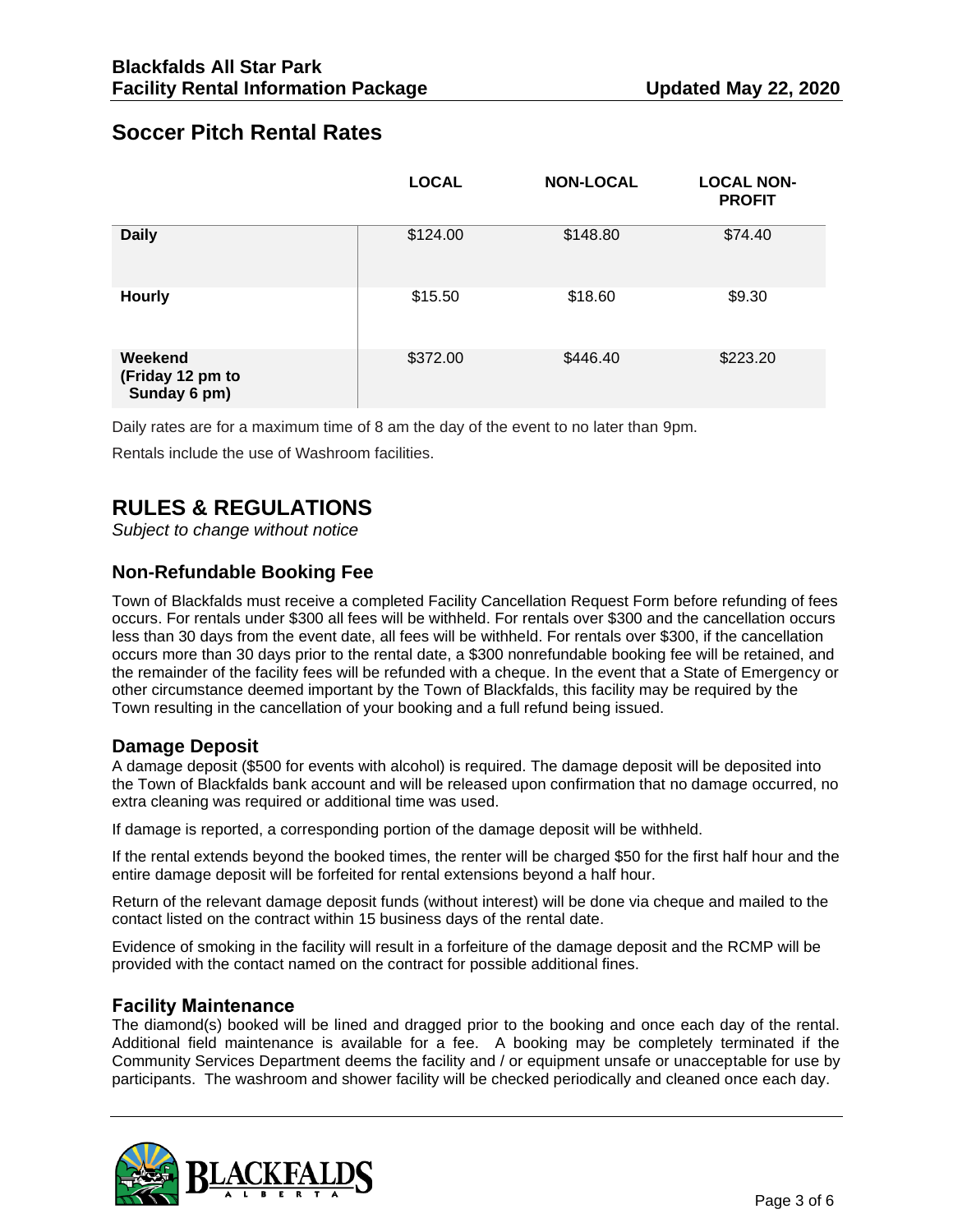### **Dogs**

Dogs are permitted in the campground area only and around the back fences of each ball diamond. **Dogs are not permitted within All-Star Park.**

#### **Clean-up**

The entire facility must be left in a clean and orderly fashion prior to vacating the facility. All personal belongings must be removed from the premises and all equipment must be returned to its proper storage area. It is necessary to make sure that the entire All-Star Park area is cleaned properly, especially the dugouts and camping area. The renter is responsible for the general clean-up of the facility.

### **Concession Access**

The concession key can be picked up at noon, the first day of your rental and must be returned by noon the day following your last rental date.

#### **Special Event Planning**

If you are planning an event open to the public please consult Alberta Health Services – Environmental Public Health at<https://www.albertahealthservices.ca/eph/Page13999.aspx> for information and guidelines necessary to organize and host a special event. Notification and approval must be obtained via AHS.

#### **Serving Alcohol**

Alcohol service is permitted in the Beer Gardens at All Star Park, provided that Alberta Liquor Control Board regulations are adhered to. Permits and regulations can be obtained from participating liquor stores or the Alberta Gaming & Liquor Commission, 780.447.8600 or [www.aglc.gov.ab.ca.](http://www.aglc.gov.ab.ca/) Consumption of alcohol is permitted until 1:00 am and the facility must be cleaned up and vacated by 2:00 am. The Town of Blackfalds encourages safe and responsible consumption of alcohol. As such, vehicles may remain in the parking lot overnight, but must be removed by noon the following day.

Party Alcohol Liability (PAL) insurance is required for any event serving alcohol.

**A Certificate of Insurance insuring the Town of Blackfalds for an additional \$5 million must be provided 30 days prior to the event.** Please ask Guest Services for the application form, which is then completed and submitted to an insurance provider or go to [www.palcanada.com](http://www.palcanada.com/) to complete and receive your certificate on-line (event date must be within 4 months from date of application).

#### **Noise By--Law**

In accordance to the Town of Blackfalds Bylaw #1059/08: **No noise that annoys or disturbs the peace of any other person shall take place between the hours of 23:00 one day and 06:00 the following day.** While the liquor license may exceed these hours, the renter must adhere to the noise bylaw.

#### **Camping Facilities**

Camping facilities open to the public with no assigned spots. Each unit must prepay for each night they are camping. Each unit must have their receipt with payment confirmation clearly displayed. The nightly rate is \$10 per tent and \$20 per trailer.

#### **Emergency Phone Numbers**

Fire, Ambulance, Police **911**

**Guest Services 403.885.4039**

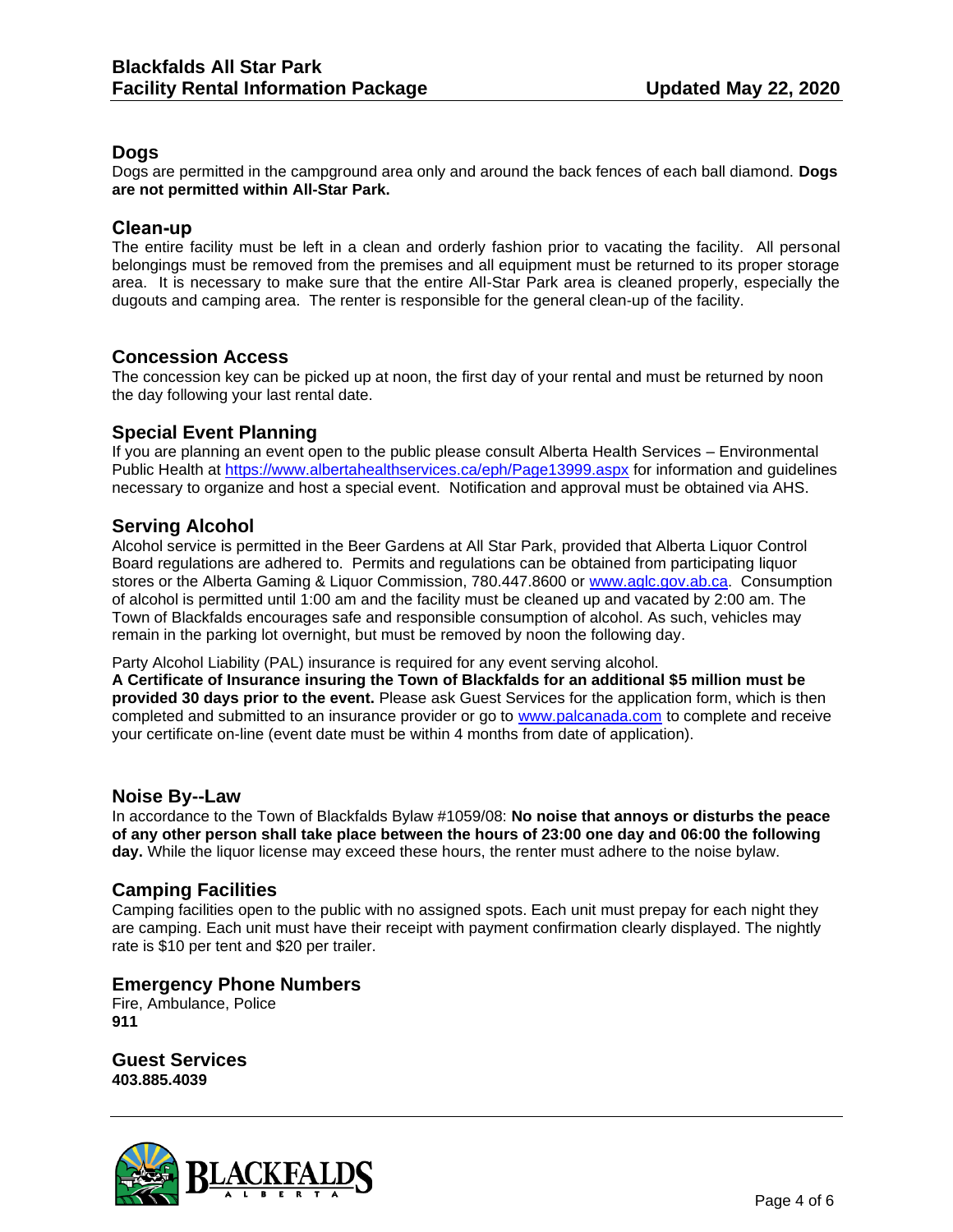### **Community Services (after hours) 403.357.9888**

*All booking payments, facility fees & damage deposits can be made at or mailed to:*

Town of Blackfalds Guest Services-Abbey Centre Box 220, 4500 Womacks Rd Blackfalds, AB T0M 0J0

*All cheques are payable to Town of Blackfalds*